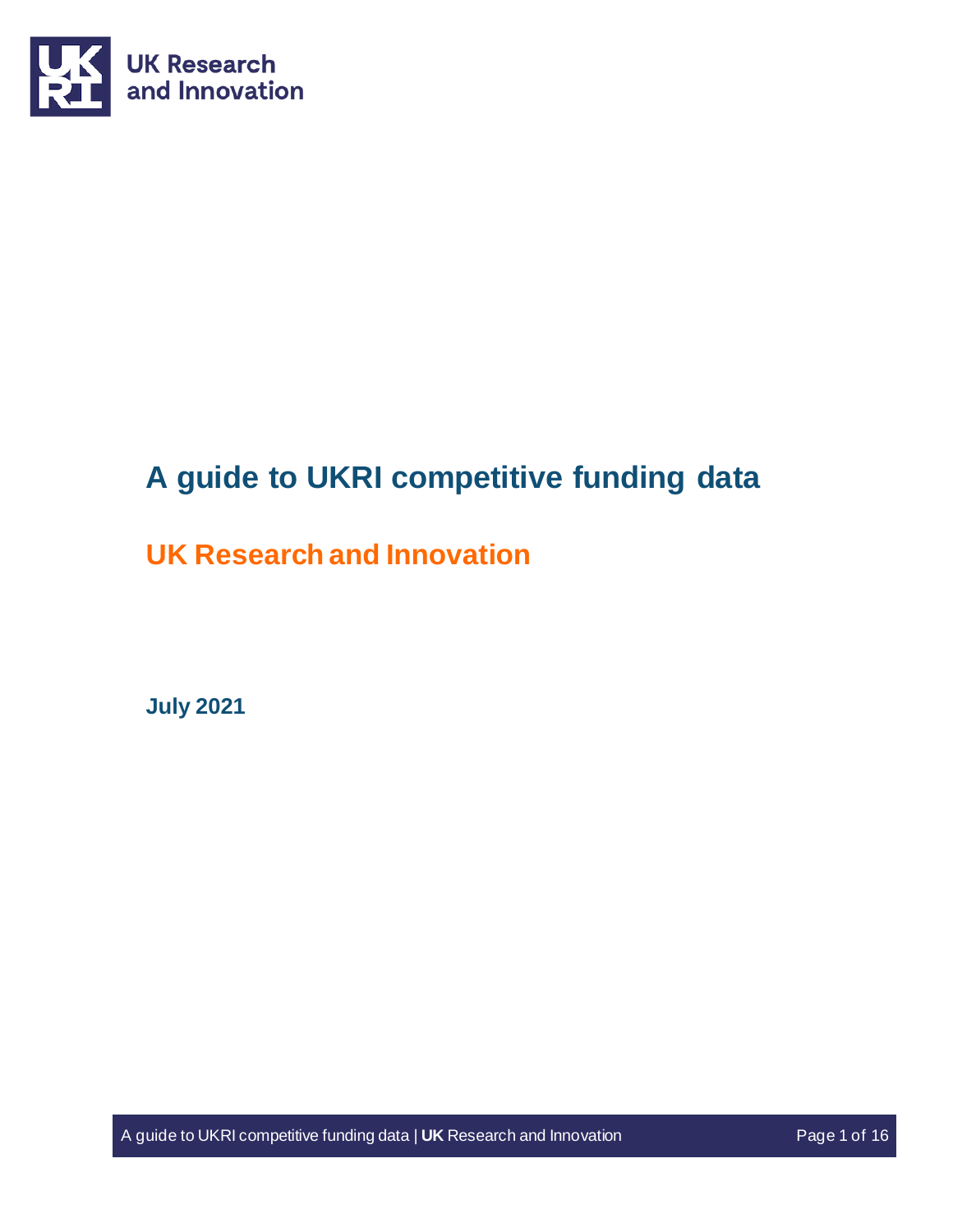

# **Contents**

 $\overline{\phantom{a}}$ 

 $\overline{\phantom{a}}$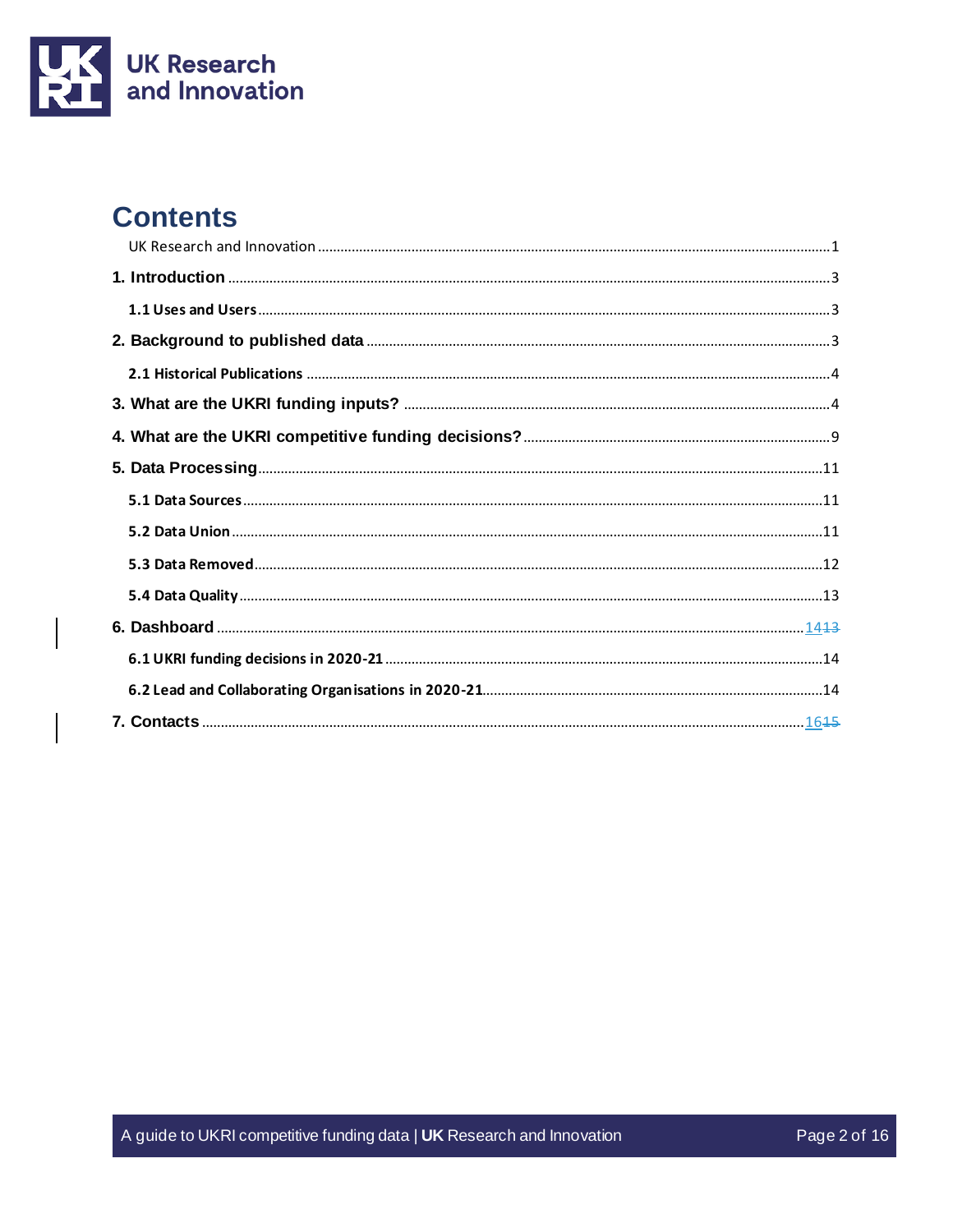

# <span id="page-2-0"></span>**1. Introduction**

This document provides a comprehensive guide to the UKRI competitive funding data published by UK Research and Innovation.

The key areas covered in this guide are:

- Background to published data
- Definitions and coverage
- Data processing

## 1.1 Uses and Users

<span id="page-2-1"></span>The published data are used frequently in answers to parliamentary questions and public enquiries, including those made under the Freedom of Information Act.

The data are used internally as a base dataset to understand more widely the impact of funding decisions on for example place, and equality, diversity and inclusion. The data are used by the academic research community and by central government, Department for Business, Energy and Industrial Strategy.

## <span id="page-2-2"></span>**2. Background to published data**

UKRI brings together the seven Research Councils, Innovate UK, and Research England into one organisation.

These datasets show the competitive funding decisions made by UKRI from the 1 April 2020 to the 31 March 2021. The data publication supported the highlight figures and text in the UKRI Annual Report and Accounts 2020-21. Our Performance Metrics for 2020-21 are published here: https://www.ukri.org/about-us/policies-standards-and-data/ data-collection

This standardised approach enables UKRI to incorporate all the councils in a consistent and easily comparable way.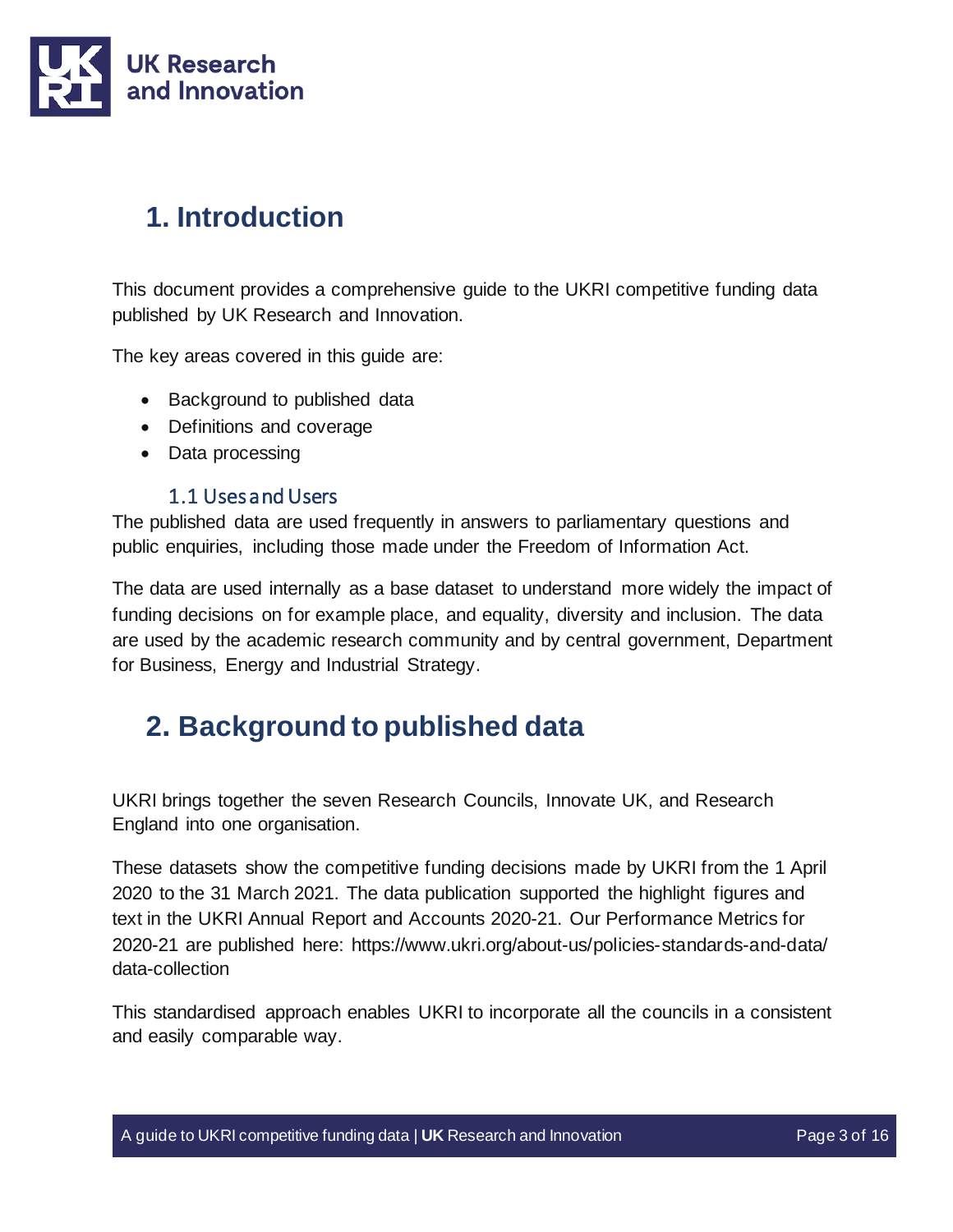

## 2.1 Historical Publications

<span id="page-3-0"></span>The previous UKRI publications for 2018-19, 2019-2020 and competitive funding decisions from 2015-16 to 2019-20 are available here: https://www.ukri.org/funding/funding-data/decisions-on-competitive-funding/

Prior to the formation of UKRI award rate data was individually published by councils. This UKRI-wide publication replaces previous methodologies and as such the following council award rate publication sites will no longer be updated.

https://ahrc.ukri.org/about/competitionstatistics/ https://bbsrc.ukri.org/funding/post-application/success-rates/ https://epsrc.ukri.org/funding/fundingdecisions/successrates/ https://esrc.ukri.org/about-us/performance-information/application-and-award-data/ https://mrc.ukri.org/research/funded-research/success-rates/ https://nerc.ukri.org/funding/application/outcomes/success/ https://stfc.ukri.org/funding/funded-grants/grant-success-rates/

The figures published as part of this data release are not comparable to years prior to 2018-19 as the methodology has changed – for example, in the past some councils recorded competitive funding applications made rather than actual funding decisions. This standardised approach has enabled UKRI to incorporate all the councils in a consistent and easily comparable way.

# <span id="page-3-1"></span>**3. What are the UKRI funding inputs?**

The Annual Report funding inputs describe the public commitment to research and innovation through applications received, competitive funding decisions made, and individuals and organisations supported by UKRI during the financial year, as demonstrated in the data set release and the dashboard representation.

Competitive funding is not reflective of all the UKRI budget. It doesn't include strategic funding (such as block grants to institutes), training awards including studentships or quality related research funding from Research England. These can be found in the financial statements of the Annual Report.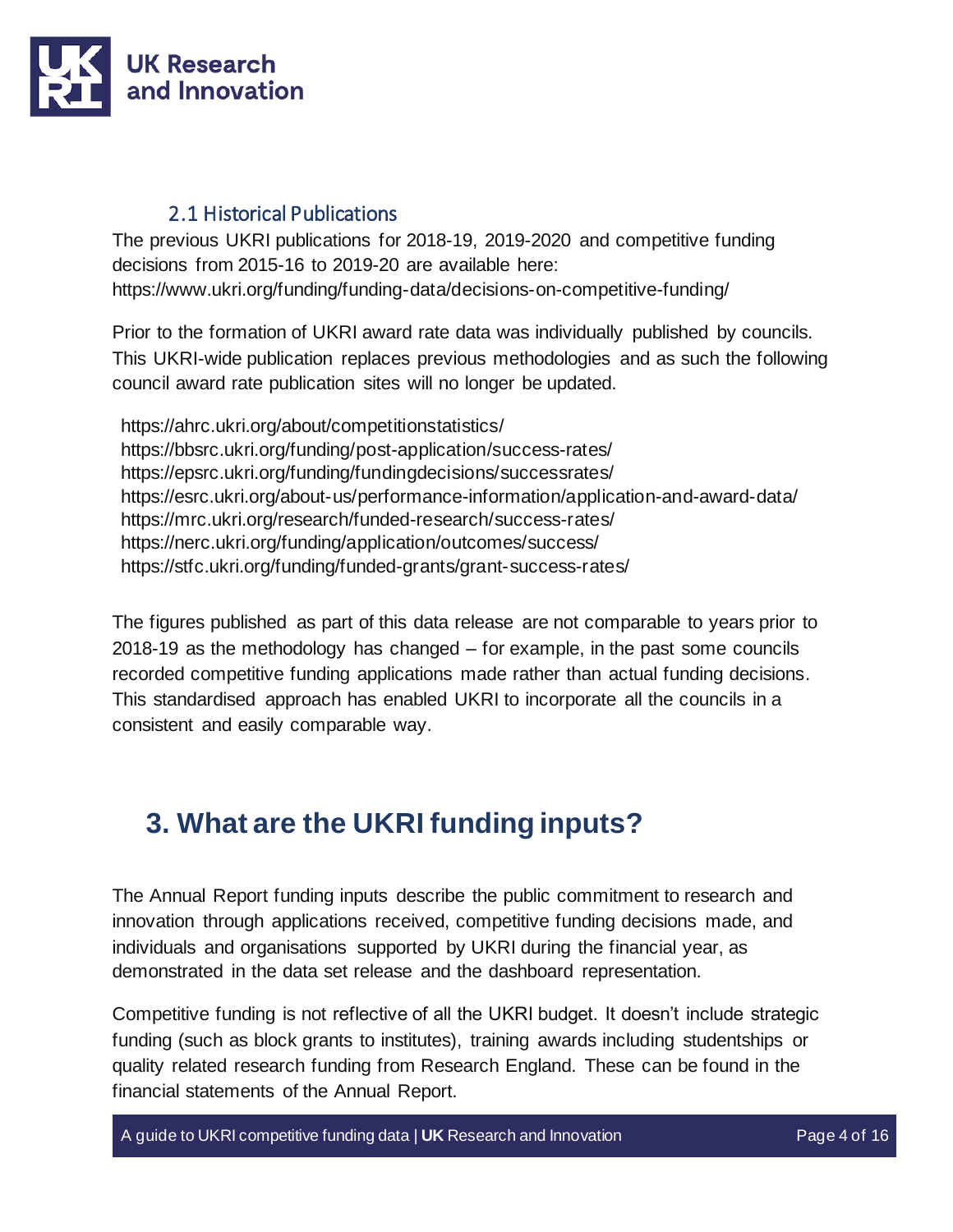

This dataset is an overview of activity by UKRI to support research and innovation it provides an indication of the demand from the community and their response to our funding opportunities.

The released dataset is a breakdown of the data presented in Tables 1-6 of the 2020-21 UKRI Annual Report Annex. The content, definitions and limitations for each of the tables is described below.

#### **Table 1: Applications received in 2020-21**

#### *Summary:*

Describes the number of applications received during the 2020-2021 financial year, the number of organisations applying for funding and the total amount of funding applied for (in units of million pounds). This information is broken down by the following grant categories: Research and Innovation Grants, Fellowships and UKRI response to COVID.

#### *Definitions:*

Applications are defined using the date the application was received. Applications for the 'UKRI response to COVID' are defined as applications for emergency calls set up to distribute funding for COVID-related research.

The number of organisations includes lead organisations for Research Councils and Research England, and lead and partner organisations for Innovate UK.

The total applied for is a sum of the amount requested by the applicants at the point of application, rounded to the nearest million pounds.

#### *Limitations:*

Since there is no common organisation identifier common to the Research Councils, Innovate UK and Research England, it was not possible to rule out double counting of organisations.

#### **Table 2: Funding decisions in 2020-21**

*Summary:*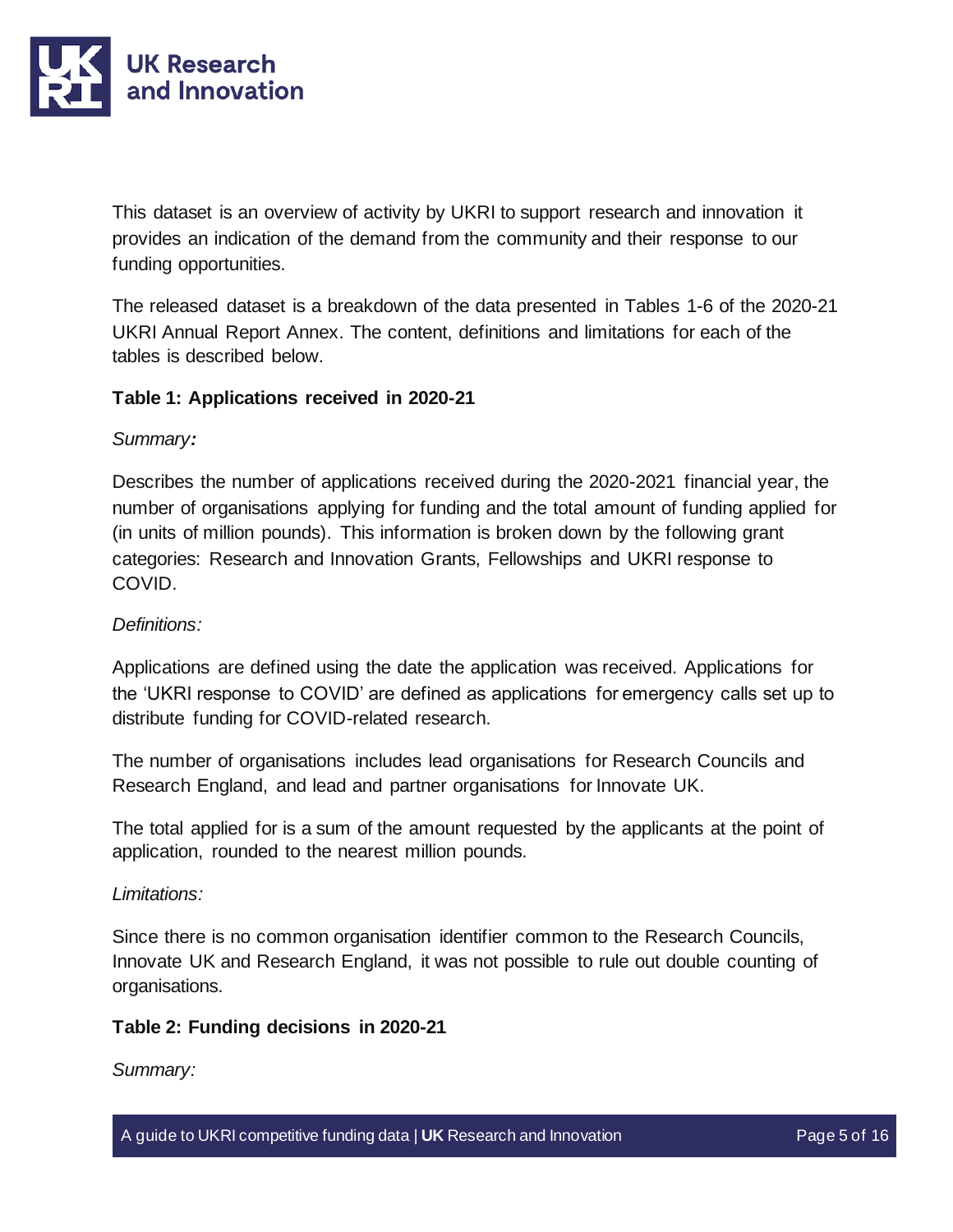

Describes the number and value of competitive funding decisions and decisions to fund made during the 2020-2021 financial year, and associated award rate. This information is broken down by grant category.

Competitive funding decisions are defined as decisions to fund or reject applications, based on the date the decision was made and regardless of the application date.

Decisions to fund are defined as decisions to fund applications, based on the date the decision was made and regardless of the application date.

The value of competitive funding decisions is a sum of the amount requested by the applicants at the point of application, for all applications with decisions made, rounded to the nearest million pounds,

The value of decisions to fund is a sum of the amount committed by UKRI, rounded to the nearest million pounds, and is not reflective of actual expenditure. For information on UKRI expenditure please see the UKRI Annual Report and Accounts.

The award rate by number and by value is the total number/value of decisions to fund as a percentage of the total number/value of competitive funding decisions.

Award rate by number = ( total number of application with a positive decision total number of applications considered for funding  $\vert \times 100$ 

Award rate by value = ( amount awarded amount applied for  $\vert \times 100$ 

#### **Table 3: Project partner contributions on awards in 2020-21**

#### *Summary:*

Describes the number of project partners, the number of awards with project partners and the total financial contribution made by project partners, rounded to the nearest million pounds. These figures are summarised for all successful funding decisions (see Table 2) made during the 2020-2021 financial year and are broken down by the project partner organisation sector.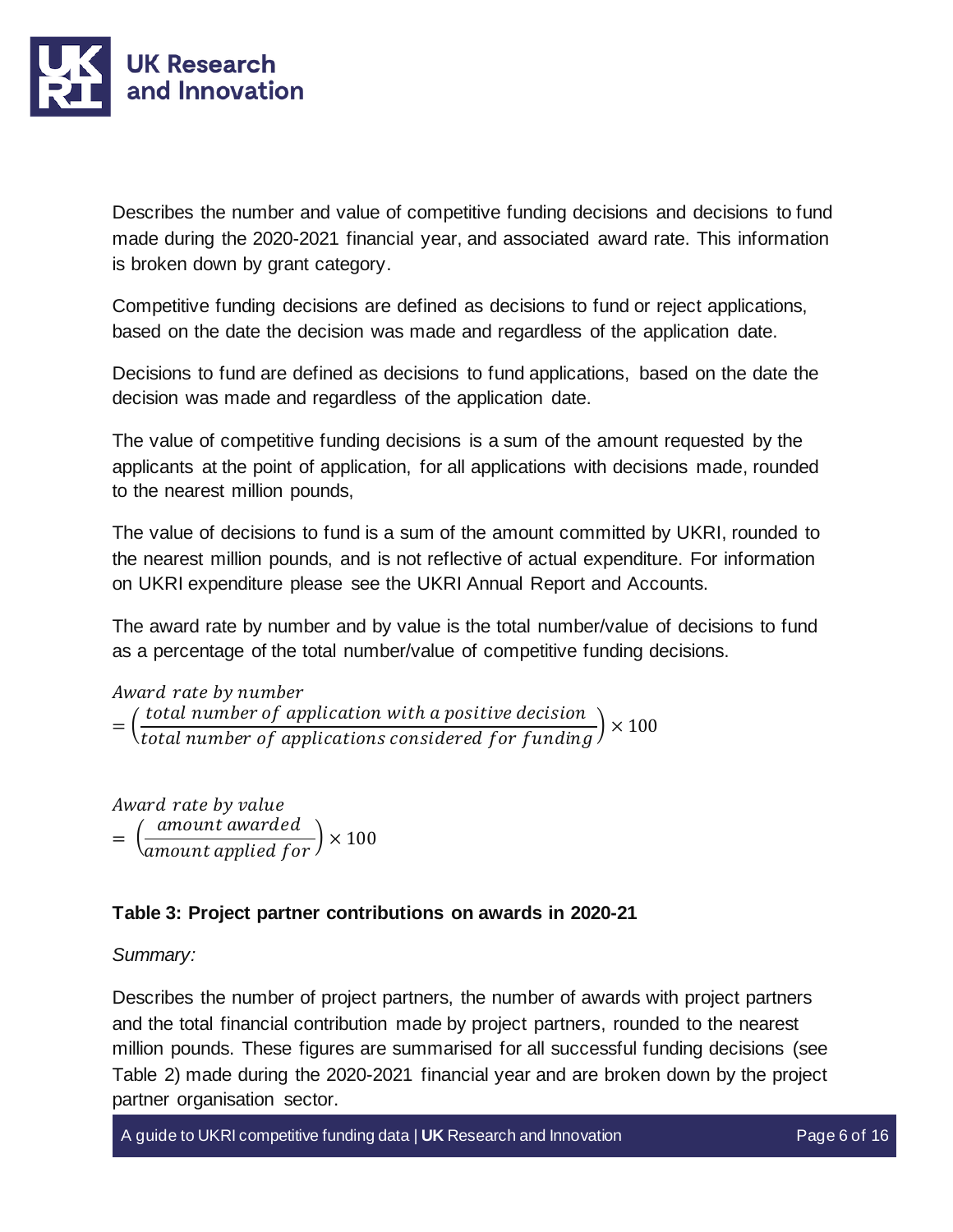

#### *Definitions:*

Project partners are non-research organisations involved in an award.

Project partner sectors are categorised as academic / university / learned society (includes universities, academic institutes, independent and public research organisations), charity/non-profit, private (includes private businesses, industrial organisations, trade associations and RTOs) and public (including NHS trusts) organisations.

The number of awards is a count of the awards granted during the financial year (successful funding decisions, see Table 2) that have financial contributions from project partners.

The number of partnerships is a distinct count of specific project partners being associated with specific awards. Each project partner may contribute to more than one award and each award may have more than one contributing partner.

The number of organisations is a count of the project partner organisations contributing financially to awards granted during the financial year.

The total contribution is a sum of the financial contribution (in cash or in kind) made by project partners within each sector to awards granted during the financial year, rounded to the nearest million pounds.

#### *Limitations:*

Since there is no organisation identifier common to the Research Council, Innovate UK and Research England data, it has not been possible to rule out the double counting of organisations.

Research England doesn't attribute co-investment to specific project partners, hence the breakdown of summary statistics by project partner sector includes Research Council and Innovate UK data only.

Since one award can involve many project partners from different sectors, and since Research England awards are only included in the 'overall total across sectors', the sum of awards across sectors will not equal the overall total.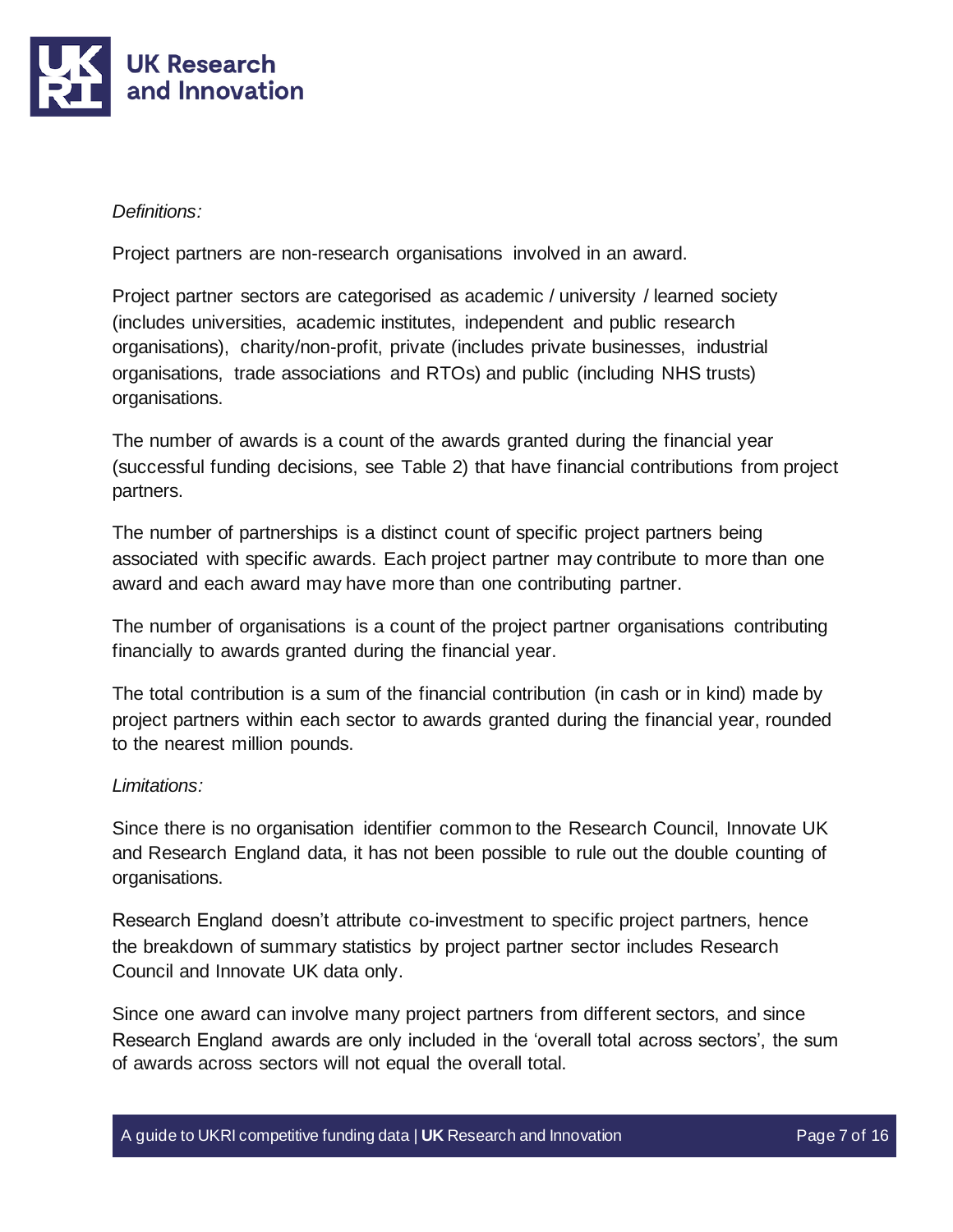

### **Table 4: Who our funding actively supported in 2020-21**

#### *Summary:*

The number of grants active during the 2020-2021 financial year and the number of individuals and organisations supported by those active grants.

#### *Definitions:*

Active grants are defined using the start and end date of funded grants and fellowships.

Individuals supported include Principal Investigators, Co-Investigators, Fellows (Research and Innovation Grants and Fellowships) and Students (Studentships).

The count of organisations includes lead organisations only.

#### *Limitations:*

Research England and Innovate UK only track the organisations they fund and not the individuals involved. For this reason, the number of people (individuals) supported excludes Innovate UK and Research England data.

Since there is no common organisation identifier common to the Research Councils, Innovate UK and Research England, it was not possible to rule out double counting of organisations.

#### **Table 5: Organisations supported in 2020-21**

*Summary:*

The number of lead organisations supported by grants active during the 2020-2021 financial year, broken down by organisation type.

#### *Definitions:*

Organisations are categorised as academic / university / learned society (includes universities, academic institutes, independent and public research organisations), charity/non-profit, private (includes SMEs) and public (including NHS trusts) organisations.

#### *Limitations:*

A guide to UKRI competitive funding data | **UK** Research and Innovation Page 8 of 16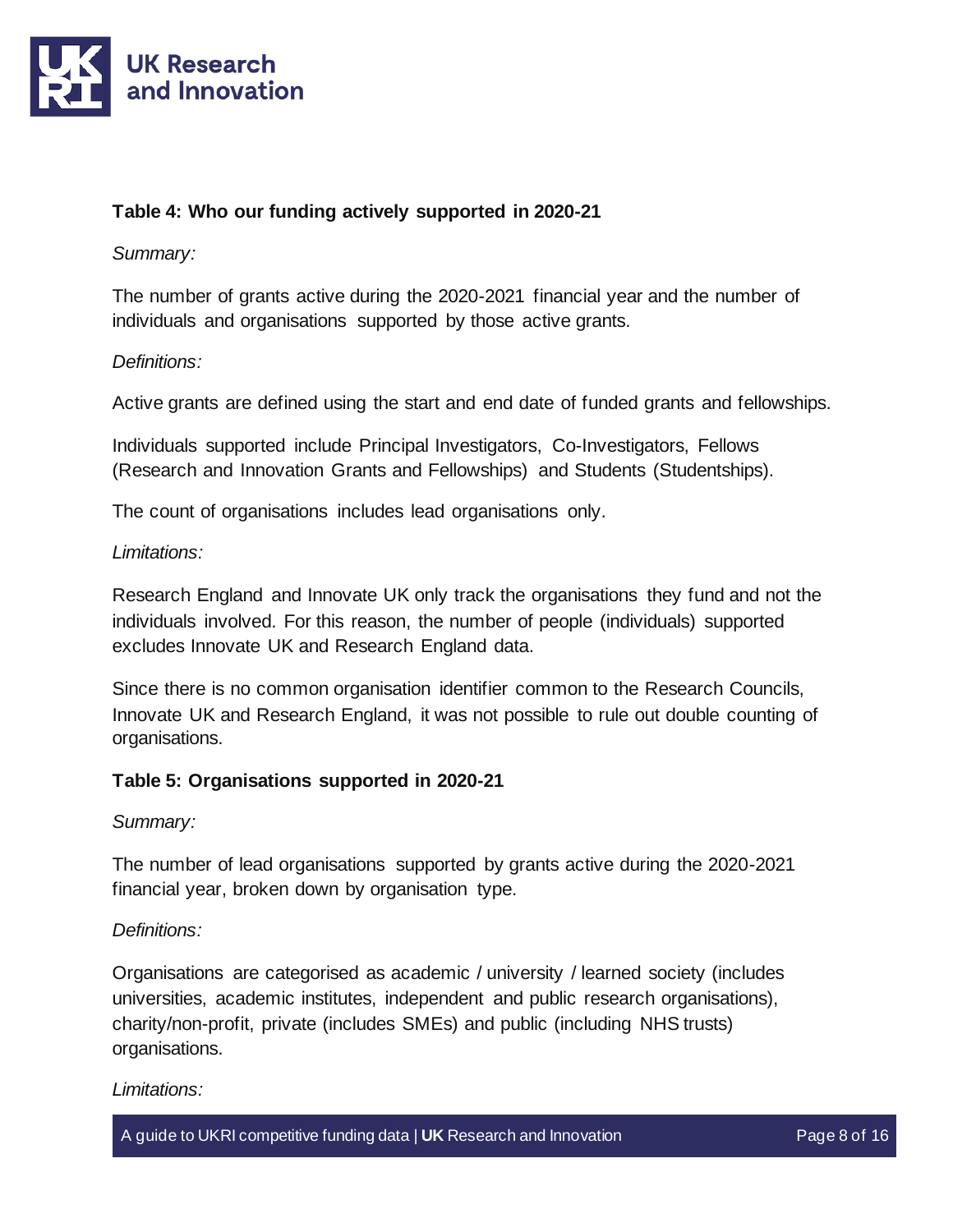

Since there is no organisation identifier common to the Research Council, Innovate UK and Research England data, it has not been possible to rule out the double counting of organisations.

#### **Table 6: Number of Research Council funded PhDs submitted by calendar year**

#### *Summary:*

The number of PhDs submitted during each calendar year, for 2016-2020. Please note the data in this table is summarised by calendar rather than by financial year.

#### *Definitions:*

The number of PhDs submitted is summarised using the calendar year of the recorded PhD submission date.

## <span id="page-8-0"></span>**4. What are the UKRI competitive funding decisions?**

The data summarised in Table 2 is also broken down further and published alongside the annual report in a separate excel file. This excel file includes only Research and Innovation Grants and Fellowships and excludes 'UKRI response to COVID' funding decisions, which are available from: https://www.ukri.org/find-covid-19-research-andinnovation-supported-by-ukri/.

The following additional information is summarised:

**Grant Category**: The number and value of decisions made in 2020-21 aggregated by UKRI Council and Grant Category.

**Organisation:** The number and value of decisions made in 2020-21 aggregated by Lead organisation.

**Organisation by Council**: The number and value of decisions made in 2020- 21aggregated by UKRI Research Council and Lead Organisation.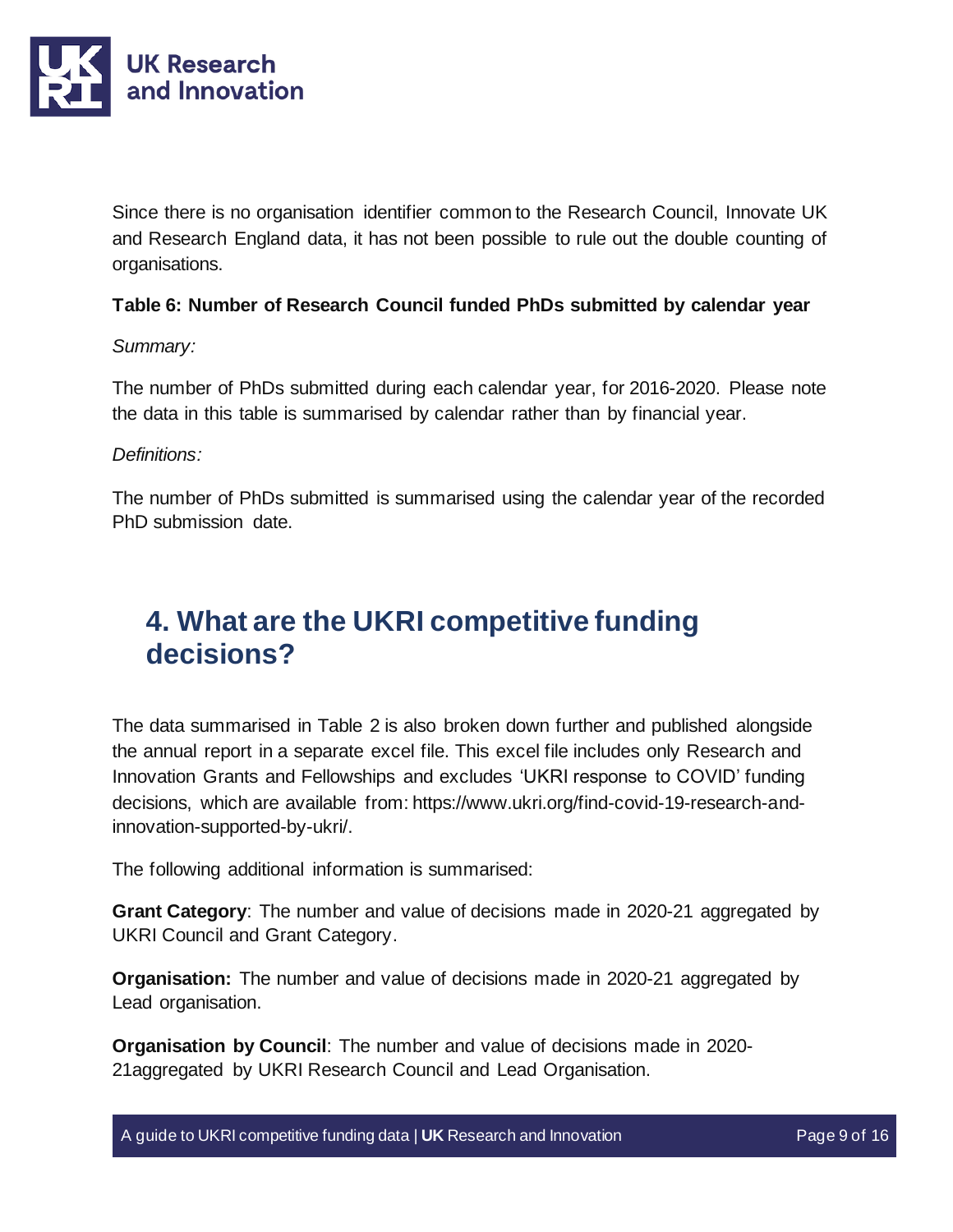

**Organisation by lead and collaborating:** The number of decisions made in 2020-21 aggregated by lead and collaborating organisations.

**Awards**: Details of the awards offered in 2020-21 including UKRI Council, Grant Reference, Amount awarded, Project title, Lead Organisation Flag, Organisation and amount awarded. Some awards may have been declined by the Organisation after the award offer. This data is a subset of the data available in Gateway to Research, which provides more detail about the award, collaborating organisations and reported impact.

**Awards collaborating details:** Details of the awards offered in 2020-21 including Collaborating and Lead Organisations, Principal Investigators, Co-Investigators and Fellows.

The fields in the competitive funding decisions file are defined as follows:

**Number of applications**: This is the number of applications that were considered for funding between 1 April 2020 and 31 March 2021, defined using the date on which a funding decision was made and regardless of when the application was received.

**Number of decisions**: A decision to fund an application is made based on the research quality of the proposal assessed by peer review. This is the number of applications where there was a successful decision to fund.

**Applied value:** the amount requested by the applicant at the point of application, rounded to the nearest thousand pounds.

**Awarded value:** represents the amount committed by UKRI and is the total value committed to spend over the duration of the grant, rounded to the nearest thousand pounds. It is not reflective of actual expenditure. For information on UKRI expenditure please see the UKRI Annual Report and Accounts.

**The award rate:** by number and by value is the total number/value of positive decisions taken to fund applications as a percentage of the total number/value of applications that were considered for funding.

Award rate by number

= ( total number of application with a positive decision total number of applications considered for funding  $\vert \times 100$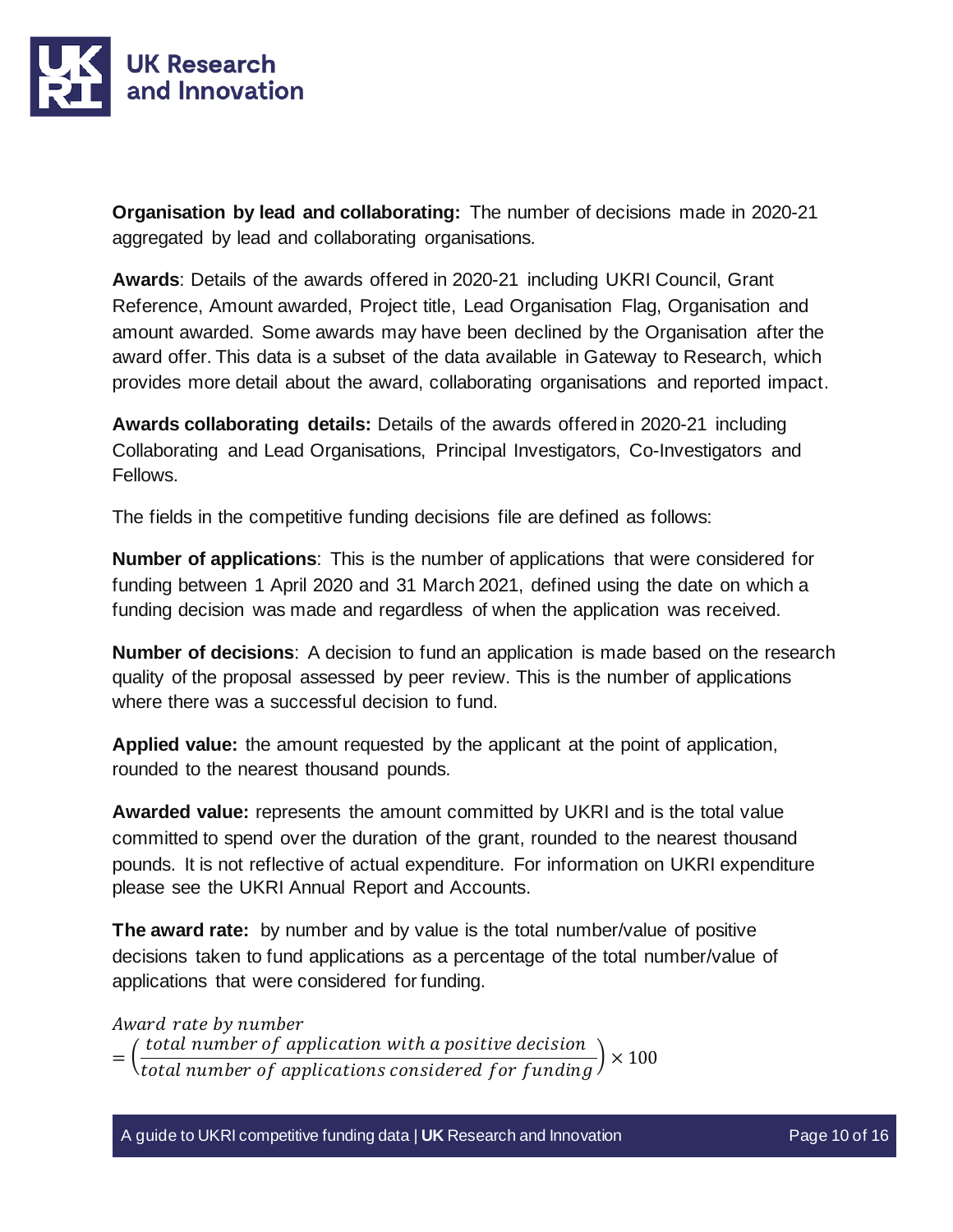

Award rate by value = ( amount awarded amount applied for  $\vert \times 100$ 

**Research Organisation:** The organisations who applied for UKRI funding. This list contains Universities, Academic organisations, Independent Research Organisations, Research Institutes and businesses. Detail for organisations funded by Innovate UK and Research England are not included due to commercial sensitivity.

**Grant Category:** Research and Innovation Grants and Fellowships are included. This dataset excludes Studentships, Outline Grants, and directed strategic funding to Centres, Institutes and Units.

# <span id="page-10-0"></span>**5. Data Processing**

The sections below outline how the UKRI funding data goes from operational data to a finalised data set for release and reuse.

## 5.1 Data Sources

<span id="page-10-1"></span>The data are collected from:

- Joint electronic Submission system (Je-S) for the Research Councils (68.7% of awards in the competitive funding decisions dataset).
- Innovation Funding Service for Innovate UK (31.5% of awards in the competitive funding decisions dataset).
- Research England's application process (>1% of awards in the competitive funding decisions dataset).
- Additional funding decisions captured outside the above systems such as rapid response funding (including 'UKRI response to COVID'), opportunities administered by funders outside of UKRI and grants awarded to MRC Institutes, Units and Centres (>1% of awards in the competitive funding decisions dataset).

## 5.2 Data Union

<span id="page-10-2"></span>The data from the different systems have been brought together with a singular methodology using similar data fields. The table below demonstrates the fields used in the publication for each data source.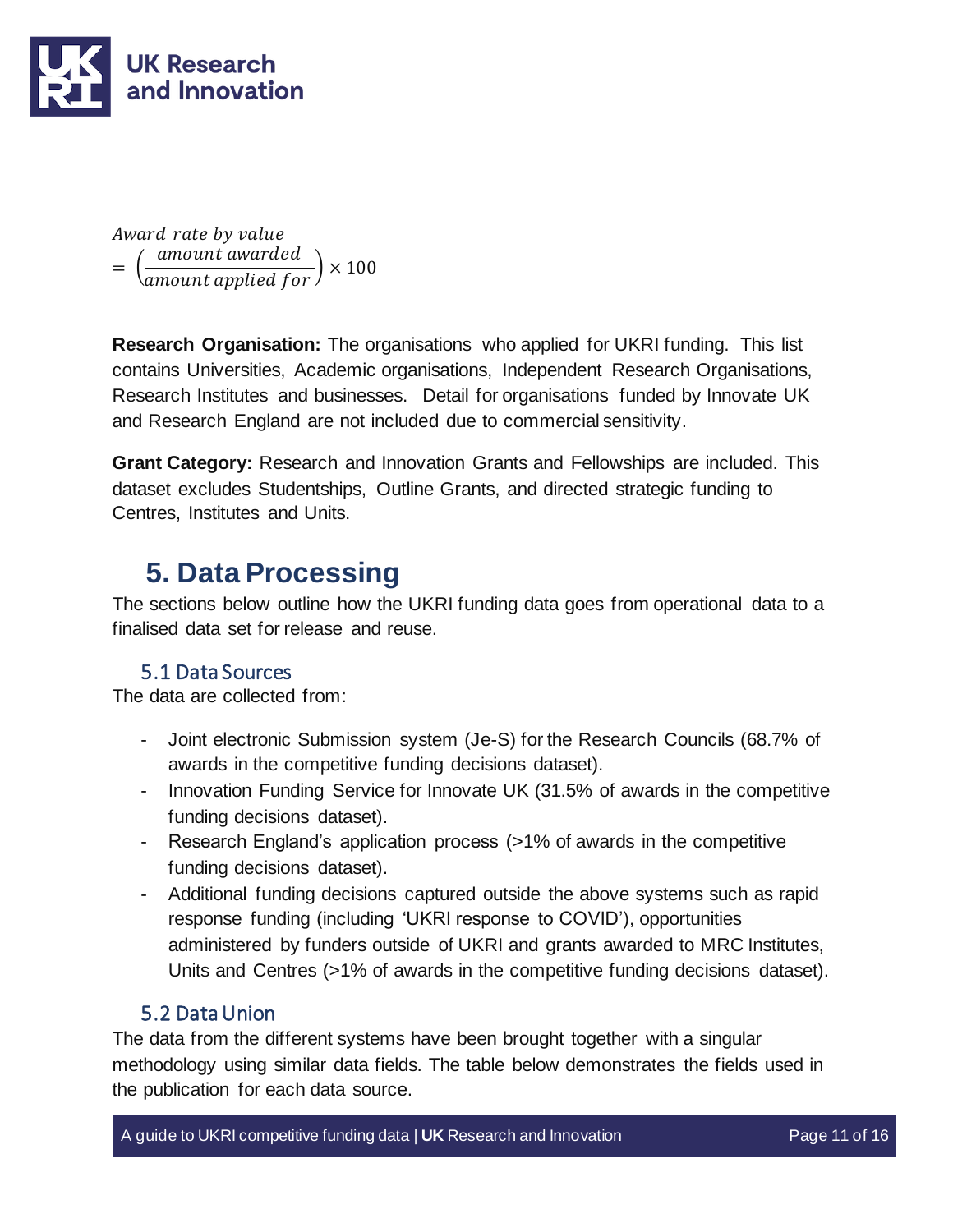

| <b>Field Name</b>            | Je-S (Research<br>Councils)                              | <b>Innovation</b><br><b>Funding Service</b><br>(Innovate UK) | <b>Application</b><br>process for<br><b>Research</b><br>England | <b>Additional</b><br>funding<br>decisions         |
|------------------------------|----------------------------------------------------------|--------------------------------------------------------------|-----------------------------------------------------------------|---------------------------------------------------|
| <b>Grant Category</b>        | <b>Grant Category</b><br>(Research Grant,<br>Fellowship) | Assigned<br>Research and<br>Innovation Grant"                | Assigned<br>"Research and<br>Innovation Grant"                  | Grant Category<br>(Research Grant,<br>Fellowship) |
| <b>Reference</b>             | <b>Grant Reference</b>                                   | Application<br>Number                                        | <b>Grant Reference</b>                                          | <b>Grant Reference</b>                            |
| Lead<br>Organisation<br>Flag | <b>Primary Flag</b>                                      | Is Lead Participant N/A                                      |                                                                 | N/A                                               |
| Organisation                 | Research<br>Organisation                                 | Organisation                                                 | Organisation                                                    | Research<br>Organisation                          |
| UKRI Council                 | Research Council Innovate UK                             |                                                              | Research England Research Council                               |                                                   |
| <b>Amount Applied</b><br>For | <b>Amount Applied</b><br>For (80% fEC <sup>1</sup> )     | <b>Amount Applied</b><br>For                                 | <b>Amount Applied</b><br>For                                    | <b>Amount Applied</b><br>For                      |
| <b>Amount Awarded</b>        | <b>Amount Awarded</b><br>(80% fEC)                       | <b>Amount Awarded</b>                                        | Amount Awarded                                                  | <b>Amount Awarded</b>                             |

**TABLE 1 – COMMON DATA FIELDS ACROSS THE DATA SOURCES USED IN THE UNION**

## 5.3 Data Removed

<span id="page-11-0"></span>Applications to 'UKRI response to COVID' calls have been excluded from the competitive funding decisions excel file. The details for successful COVID funding decisions is available from: https://www.ukri.org/find-covid-19-research-and-innovationsupported-by-ukri/

Awards that are commercially sensitive have been removed from the following tabs in the competitive funding decisions excel file: 'Awards' and 'Awards Collaboration Details'. This includes:

- Commercial organisations applying for Research Council funding.
- Organisations applying for Innovate UK funding.
- Organisations applying for Research England competitive funding.

A guide to UKRI competitive funding data | UK Research and Innovation Page 12 of 16

<sup>1</sup> Full Economic Cost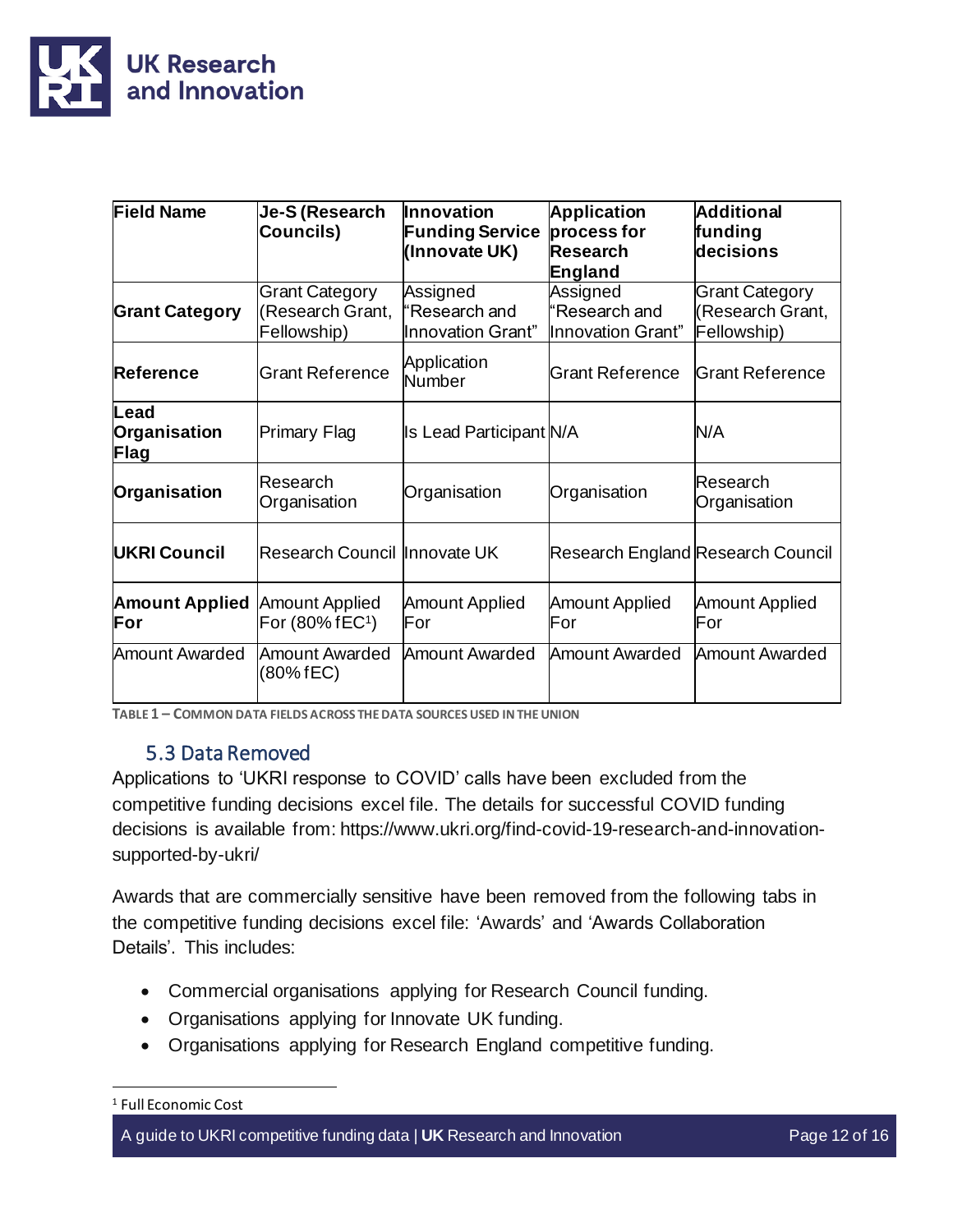

- Applications that have been administered by Research England for UKRI funding.
- Applications impacted by the reduction of the UKRI aid budget from 0.7% to 0.5% of Gross National Income (GNI). These are applications that were successful during the review process, authorised for funding that have not translated into a funded award.

## 5.4 Data Quality

<span id="page-12-0"></span>The following should be considered when reviewing the UKRI funding data.

The data represents the commitment made to support research and innovate not actual expenditure.

This dataset is not comprehensive of all UKRI funding. It represents the delivery of competitive funding through funding opportunities.

There has been no consideration of Council demand management policies impact on the number of applications received.

Additional funding decisions captured outside of Je-S, Innovation Funding Service and Research England's application process may not include decisions on the unsuccessful application data. For example, where UKRI is working with another funder who leads on the application process, we would only record the successful grant applications.

The applied for and award values have been rounded to the nearest million for Tables 1-6, and to the nearest thousand for the competitive funding decisions excel file. award values are available on Gateway to Research.

In the case of the Research Councils the lead organisation is based on the Research Organisation that led on the grant application. The collaborating organisation is based on the Je-S account of the Co-Investigator as of 1 April 2021, not the grant application details, and may be incorrect as researchers change organisations.

For Research Council data the region of an organisation is based on the postcode contained in the organisation's Je-S account.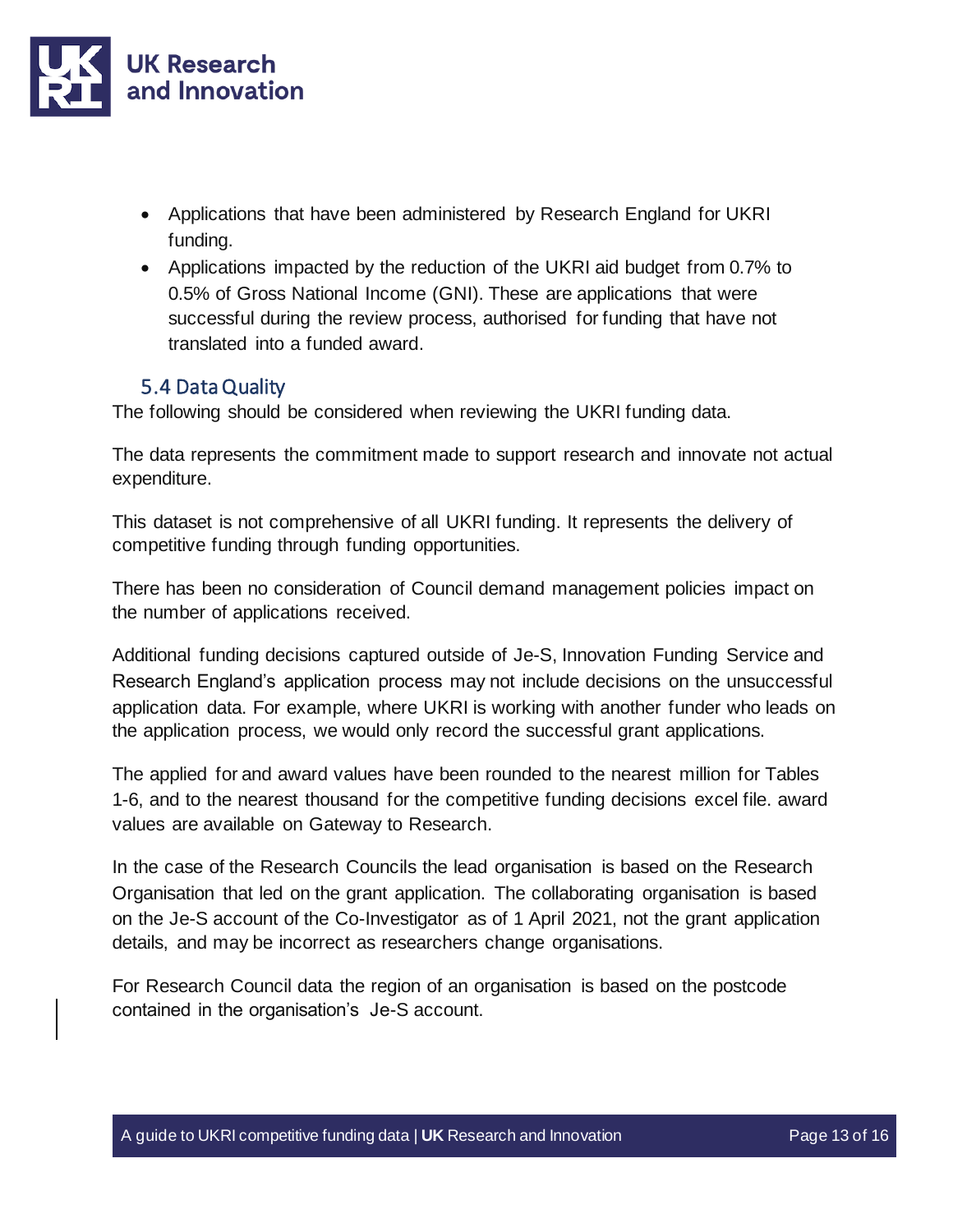

# <span id="page-13-0"></span>**6. Dashboard**

Alongside the data release are two dashboards showing a visual representation of:

- UKRI Competitive Funding Decisions in 2020-21
- Lead and Collaborating Organisations in 2020-21

## 6.1 UKRI funding decisions in 2020-21

<span id="page-13-1"></span>The dashboard can be filtered by measure: number of awards; value of awards; award rate by number; award rate by value; Grant category; and UKRI council. The circles at the top of the dashboard show the selected measures for each council, with the UKRI total shown on the left.

The map on the bottom left shows the selected Measure by the UK Region of the lead Research Organisation on the award. Only includes lead organisations where the region is known.

The scatter graph on the middle right shows the number of applications against the number of awards for each Research Organisation. Each point represents a Research Organisation.

The box plots on the bottom right show the selected Measure by Council and Research Organisation. Each column represents a council. Each circle represents a Research Organisation.

## 6.2 Lead and Collaborating Organisations in 2020-21

<span id="page-13-2"></span>Research and Innovation Grants only. Research Councils only.

The dashboard can be filtered by:

- Organisation

Select the organisation that you wish to view data for.

**Relationship** 

Lead to Collab: The selected organisation is the lead organisation on the research, and the other organisations are collaborating.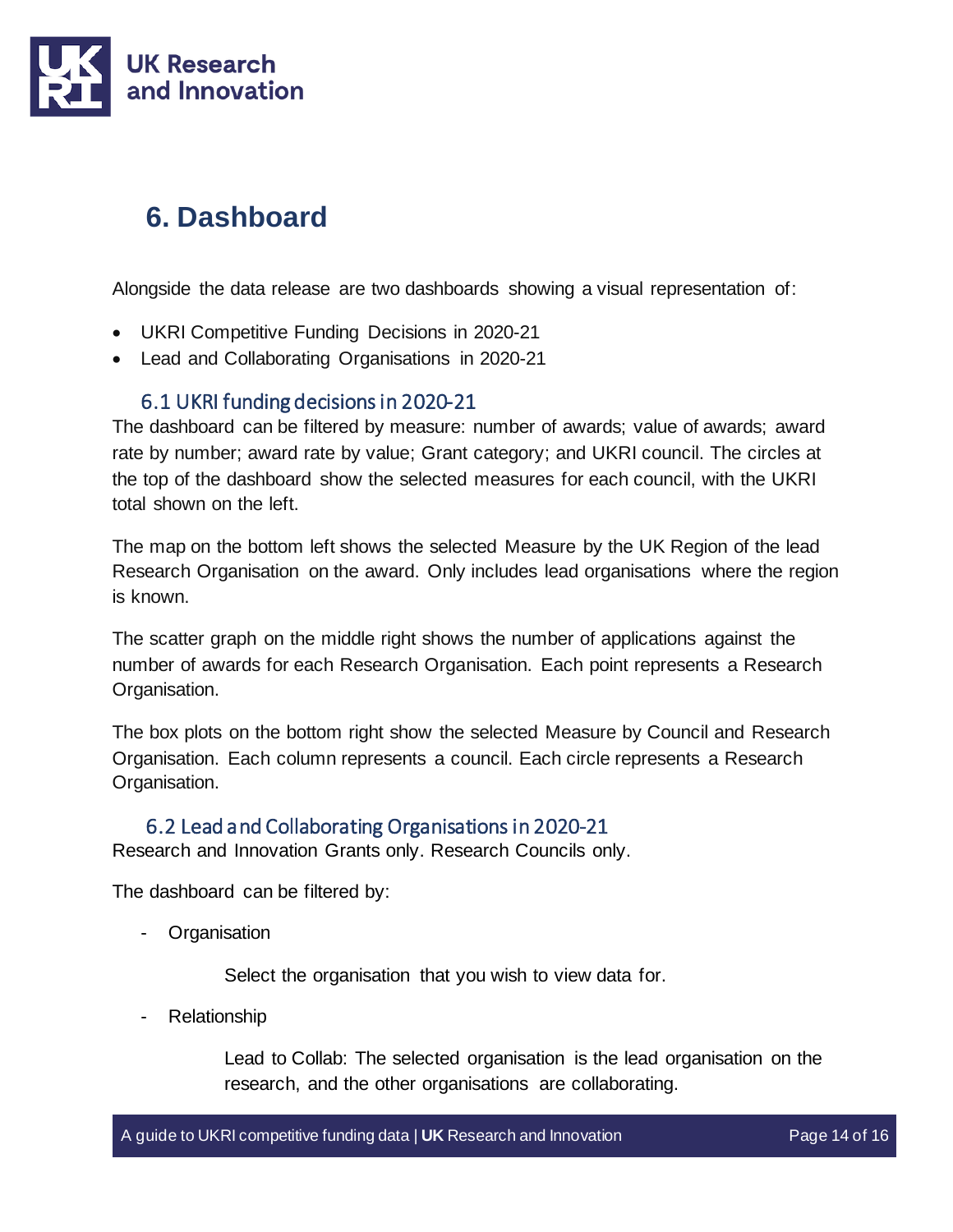

Collab to Lead: The selected organisation is a collaborating organisation, and the other organisations are the lead.

Collab to Collab: The selected organisation and the other organisations are all collaborating organisations and are not leading.

- UKRI Council

Choose a specific Research Council.

Applications, Awards and Award Rates for <selected organisation>

Shows the number of applications, awards and the award rate for the selected organisation. Broken down by the role of the selected organisation: Lead and Collab. Includes a total across the roles.

Number of organisations collaborating with <selected organisation>

The distinct count of organisations collaborating with the selected organisation broken down by relationship. Includes a total across the relationship types.

Location of <selected organisation>

Two maps showing the location of the selected organisation; one of the world based on the country of the organisation, and one of the UK based on the postcode of the organisation.

Location of the organisations collaborating with <selected organisation>

Two maps showing the location of the organisations collaborating with the selected organisation. Tooltips show the relationship between the organisations. The world map is based on the country of the organisation. The UK map is based on the postcode of the organisation.